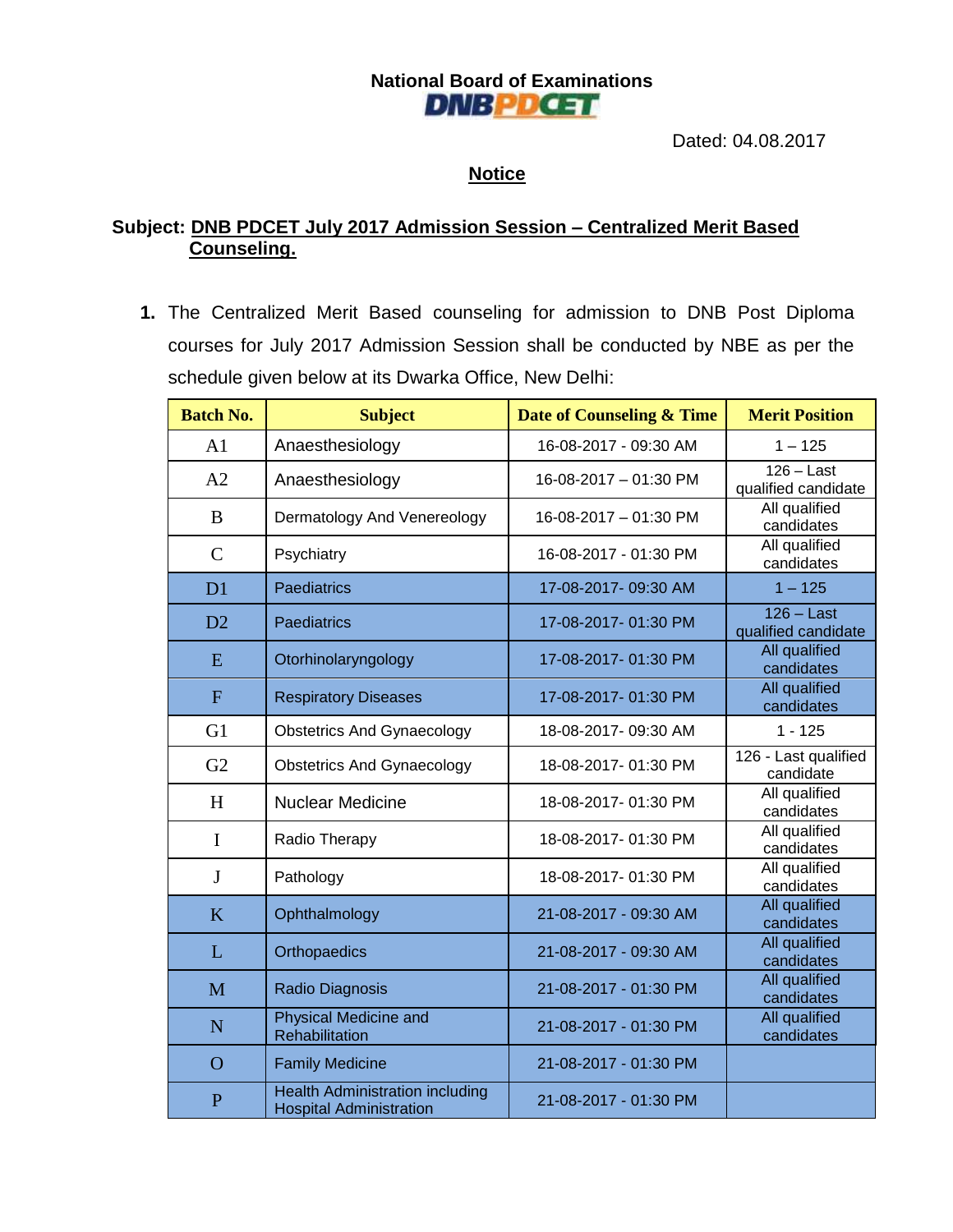- 2. Candidate may note that participation in the Counseling is subject to the candidates being eligible in all respects and verification of their original documents at the time of the Counseling.
	- a. Candidates who have passed the final examination leading to the award of Post Graduate Diploma from Indian Universities which are duly recognized as per provisions of Indian Medical Council Act 1956, Govt of India i.e. have passed/Passing the final examinations for Post graduate diploma on or before **30th June, 2017** can appear for the Post diploma CET centralized merit based counseling in the same Broad specialty. Candidate should have completed his/her 2 years of post diploma training by **30th June, 2017**.
	- b. Submission of proof of having passed/Passing the Post graduate diploma final examination on or before the **30th June, 2017** is an essential pre-requisite. In case the candidate does not submit requisite proof of passing his/her post graduate diploma final examination, the candidate shall not be allowed to appear in DNB PDCET July 2017 admission session counseling.

# 3. **Candidates without original documents shall not be allowed to appear/participate in Centralized Counseling by NBE under any circumstances.**

- **4.** Participation in the Counseling shall be strictly as per the eligibility criteria and guidelines mentioned in the Information Bulletin for DNB PDCET and Handbook for DNB PDCET Centralized Merit Based Counseling – July 2017 admission session. **Handbook for DNB PDCET Centralized Merit Based Counseling – July 2017 admission session shall be uploaded on the website in due course.**
- **5.** Candidate can exercise his/her option for participation in further round of counseling (ie. opting out) through NBE website [www.natboard.edu.in](http://www.natboard.edu.in/) till the day of his / her scheduled counseling. The candidate need not appear for counseling inperson at NBE office Delhi for opting out for further round of counseling**. However Candidate has to report to NBE Office in order to opt for a confirmed seat.**
- 6. **The Indicative seat matrix is available on the website.** Final Seat matrix shall be displayed at the counseling venue and NBE website before counseling.